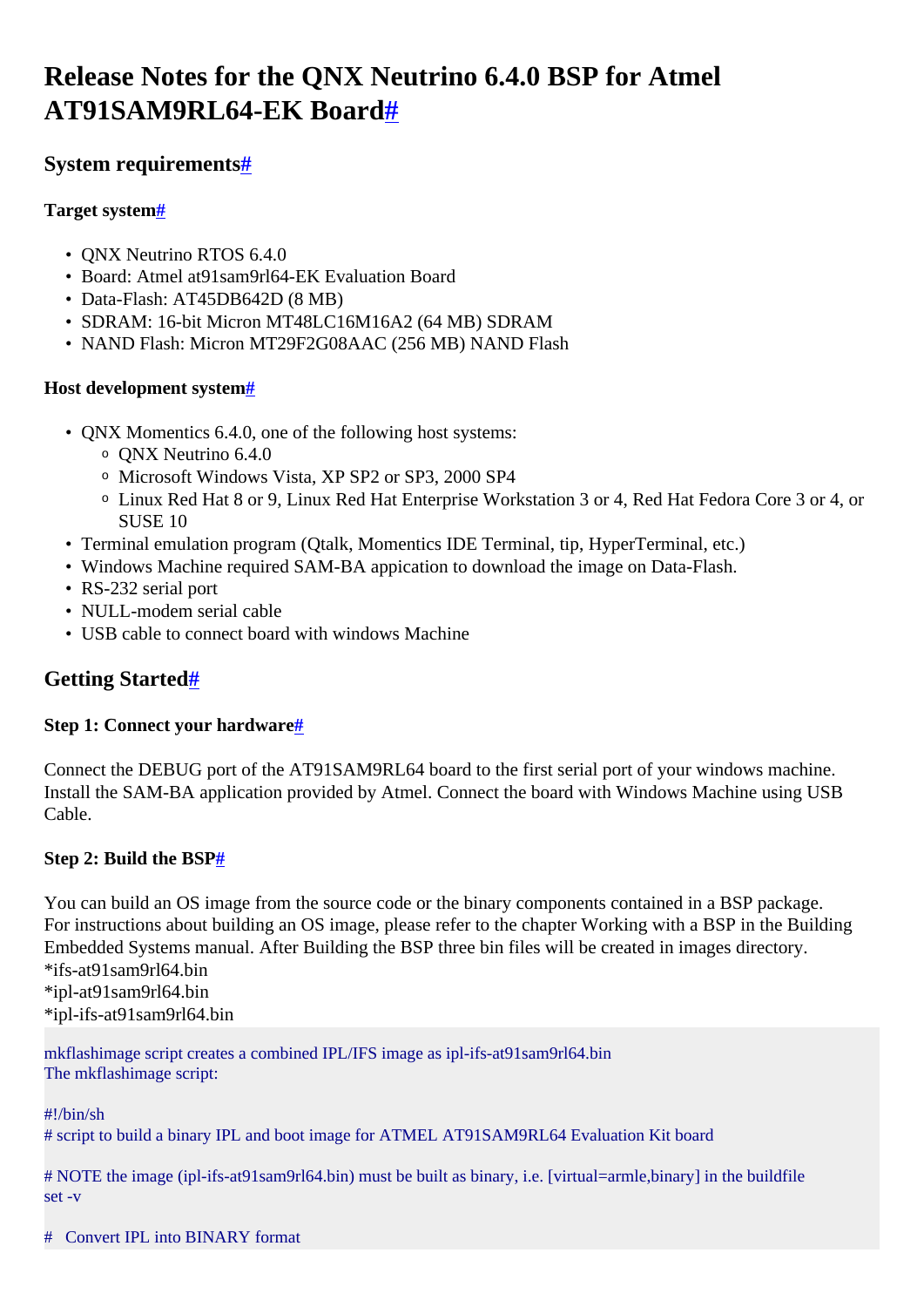\${ONX\_HOST}/usr/bin/ntoarm-objcopy --input-format=elf32-littlearm --output-format=binary -R.data ../install/armle/boot/sys/

# Pad BINARY IPL mkrec -s16k -ffull -r ipl-tmp-at91sam9rl64.bin > ipl-at91sam9rl64.bin

# Combine the BINARY IPL with the BINARY OS Image cat ./ipl-at91sam9rl64.bin ./ifs-at91sam9rl64.bin > ipl-ifs-at91sam9rl64.bin

# Cleaning up temporary files rm  $-f$  \*tmp\*

#### <span id="page-1-0"></span>**Step 3A: Download the Bootable IFS image[.#](#page-1-0)**

The Boot Program integrates different programs that manage download and/or upload into the different memories of the product. First, it initializes the Debug Unit serial port (DBGU) and the USB High Speed Device Port.

- Then NAND Flash Boot program is executed. The NAND Flash Boot program searches for a valid application in the NAND Flash memory. If a valid application is found, this application is loaded into internal SRAM and executed by branching at address 0x0000 0000 after remap.
- If no NAND Flash Boot program is found, the Data-Flash Boot program is then executed. It looks for a sequence of seven valid ARM exception vectors in a Data-Flash connected to the SPI. All these vectors must be B-branch or LDR load register instructions except for the sixth vector. This vector is used to store the size of the image to download. If a valid sequence is found, code is downloaded into the internal SRAM. This is followed by a remap and a jump to the first address of the SRAM.If no valid ARM vector sequence is found, SAM-BA Boot is then executed. It waits for transactions either on the USB device, or on the DBGU serial port.

#### <span id="page-1-1"></span>**Install and setup SAM-B[A#](#page-1-1)**

1. Install "AT91-ISP v1.12.exe" .

2. Intall "ActiveTcl8.5.5.0.287690-win32-ix86-threaded.exe" i.e.TCL environment which is used by SAM-BA (any other TCL environment can also be used) .

3. Remove jumpers J13 .

4. Connect serial cable with windows machine, and use any serial port application such as teraterm or hyperterminal, and attach it with COM device, with baud rate set as 115200.

5. Restart the board, hyperterminal will be showing following message .

### RomBOOT

 $\overline{\phantom{a}}$ 

6. Connect usb cable with windows machine, It will prompt with a new usb hardware found message, and will try to install the corresponding driver.

7. Check device has enumerated properly by looking into device manager .

8. Enable jumpers J13.

9. Start SAM-BA 2.6 with \usb\ARM0 as connection.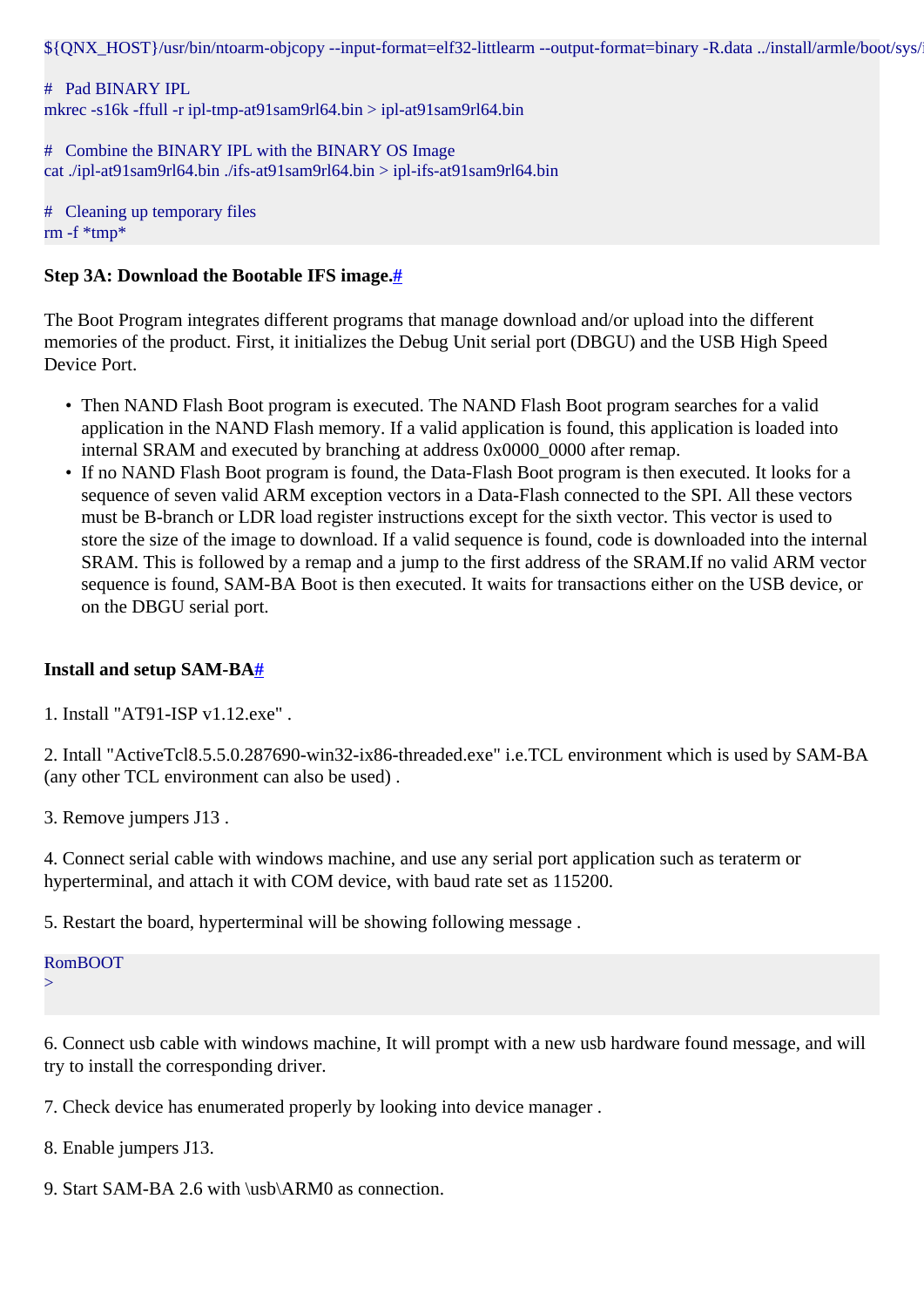#### <span id="page-2-0"></span>**Loading the IFS image using SAM-B[A#](#page-2-0)**

- Select the Data-Flash AT45DB/DCB tab in SAM-BA Application. Execute the Enable Data-flash on CS0 script.
- Select the ipl-ifs-at91sam9rl64.bin file to be sent to the target, and then press Send File. Depending on the size of your file, it will take a few seconds up to a minute.

| $\blacksquare$<br>SAM-BA 2.6 - AT91SAM9RL64-EK                                                                                                                                                                                                                                                                                                                                     |                   |                                                                                                                                                   |                                   |                                                                                                                           |  |  |
|------------------------------------------------------------------------------------------------------------------------------------------------------------------------------------------------------------------------------------------------------------------------------------------------------------------------------------------------------------------------------------|-------------------|---------------------------------------------------------------------------------------------------------------------------------------------------|-----------------------------------|---------------------------------------------------------------------------------------------------------------------------|--|--|
| Script File<br>Link<br>Help<br>File                                                                                                                                                                                                                                                                                                                                                |                   |                                                                                                                                                   |                                   |                                                                                                                           |  |  |
| AT91SAM9RL64 Memory Display                                                                                                                                                                                                                                                                                                                                                        |                   |                                                                                                                                                   |                                   |                                                                                                                           |  |  |
| Start Address: 0x300000<br>Size in byte(s): 0x100                                                                                                                                                                                                                                                                                                                                  | Refresh           | Display format                                                                                                                                    | C ascii C 8-bit C 16-bit C 32-bit |                                                                                                                           |  |  |
| 0x00300000                                                                                                                                                                                                                                                                                                                                                                         | 0xEA000005        | OXEAF3FFFD                                                                                                                                        | 0xEA000003                        | <b>OXEAF3FFFB</b>                                                                                                         |  |  |
| 0x00300010                                                                                                                                                                                                                                                                                                                                                                         | <b>OXEAF3FFFA</b> | 0x0000A000                                                                                                                                        | OXEAF3FFF8                        | OXEE113F10                                                                                                                |  |  |
| 0x00300020                                                                                                                                                                                                                                                                                                                                                                         | OxE3833A01        | OXEE013F10                                                                                                                                        | OXE3AODAOE                        | OxE38DD603                                                                                                                |  |  |
| 0x00300030                                                                                                                                                                                                                                                                                                                                                                         | 0x01020102        | 0x06040604                                                                                                                                        | 0x00080008                        | 0x00010003                                                                                                                |  |  |
| 0x00300040                                                                                                                                                                                                                                                                                                                                                                         | 0xE24CB004        | 0xEB000187                                                                                                                                        | 0xE3A00000                        | 0xE89DA800                                                                                                                |  |  |
| 0x00300050                                                                                                                                                                                                                                                                                                                                                                         | OXE1AOCOOD        | OxE92DD8FO                                                                                                                                        | 0xE24CB004                        | OxE24DD004                                                                                                                |  |  |
| 0x00300060                                                                                                                                                                                                                                                                                                                                                                         | 0xE1A05000        | 0xE3E03060                                                                                                                                        | 0xE54B3020                        | 0xE24B0020                                                                                                                |  |  |
| 0x00300070                                                                                                                                                                                                                                                                                                                                                                         | OxE3A01001        | 0xEB00017B                                                                                                                                        | OxEB00018F                        | 0xE3A06000                                                                                                                |  |  |
| 0x00300080                                                                                                                                                                                                                                                                                                                                                                         | OxE3E04A33        | OxE3A07OFF                                                                                                                                        | OxE5047FF3                        | OxE5143FEF                                                                                                                |  |  |
| Download / Upload File<br>Receive File Name:<br>Address: 0x0<br>Scripts<br>Enable Dataflash on CSO                                                                                                                                                                                                                                                                                 |                   | Send File Name: Y:/deliver/atmel-at91sam9xx/images/ipl-ifs-at91sam9rl64.bin<br>Size (For Receive File): 0x1000<br>$\blacktriangledown$<br>Execute | byte(s)                           | œ<br>Send File<br>É<br><b>Receive File</b><br>Compare sent file wit                                                       |  |  |
| -I- End of Init_DataFlash<br>-I- Switch to the correct PCS of SPI0 Mode Register (Fixed Peripheral Selected)<br>-I- Chip Select 0 Selected<br>-I- Enable the SPI<br>-I-Wait for dataflash ready (bit7 of the status register)<br>-I-DataFlash AT45DB642<br>-I- End of Select DataFlash<br>-I- Send File Y:/deliver/atmel-at91sam9xx/images/ipl-ifs-at91sam9rl64.bin at address 0x0 |                   |                                                                                                                                                   |                                   | (AT91-ISP v1.10) 5 % send_file {DataFlash AT45DB/DCB} "Y:/deliver/atmel-at91sam9xx/images/ipl-ifs-at91sam9rl64.bin" 0x0 0 |  |  |

Press the reset button, now on your terminal you will see output as follows:

RomBOOT

>

QNX Neutrino Initial Program Loader for ATMEL AT91SAM9RL-EK Commands: Press 'D' to download an OS image from serial port, using sendnto utility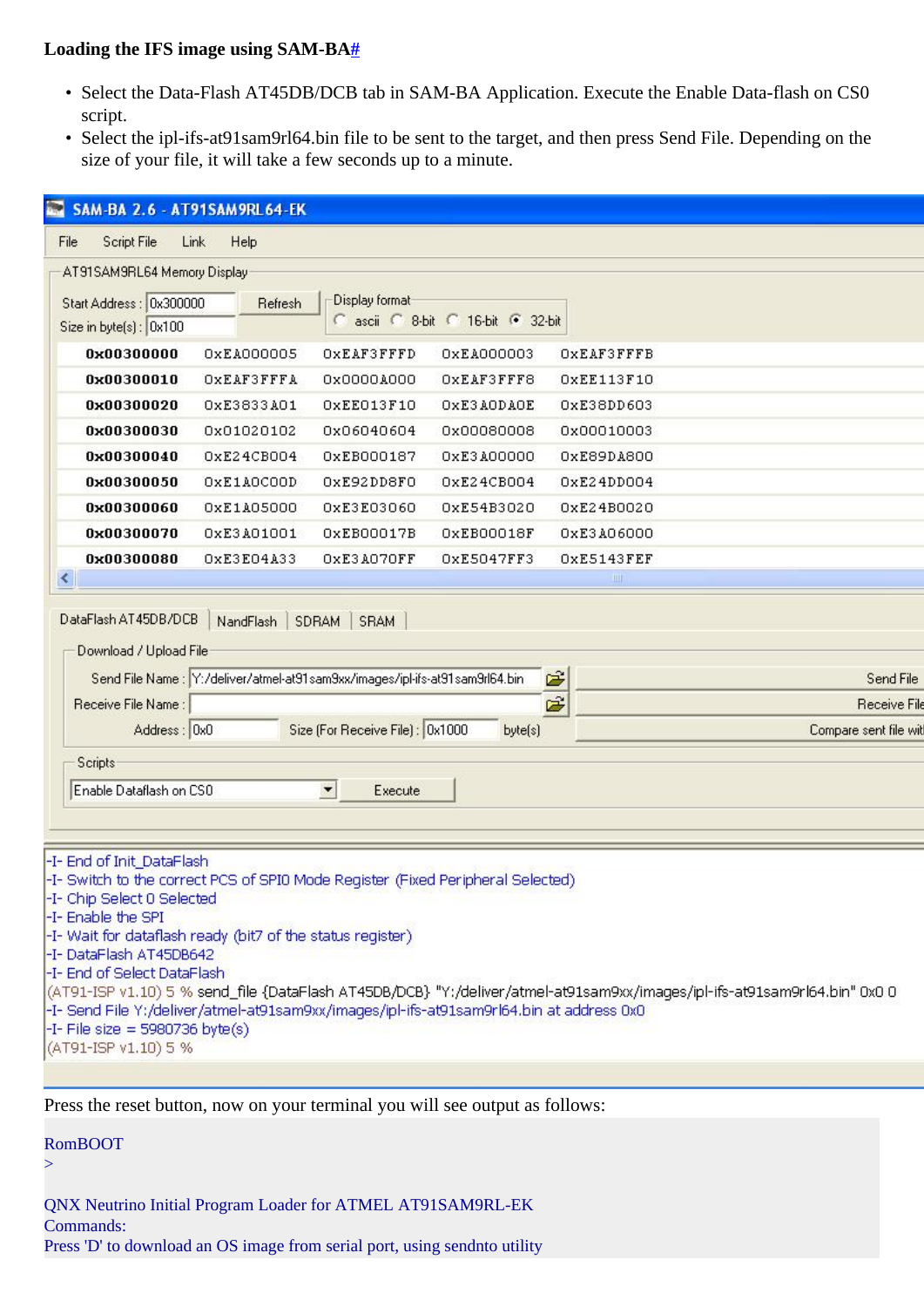Press 'F' to Boot an OS image from SPI/SERIAL flash ATMEL AT45DB642D SPI Flash detected.

QNX IFS image detected on page: 00000010 Offset: 00000220 Size: 005C0240 #########################################################Done found image, calling image setup... image setup OK, calling image start...

PIO init : DBGU, USART, Audio(AC97), NAND, LCD. CPU0: Dcache: 128x32 WB CPU0: Icache: 128x32 CPU0: 41069265: arm926 rev 5 100MHz elf\_map: 1M va=fe000000 pa=20100000 sz=00100000 elf\_map: 1M va=fe000000 pa=20100000 sz=00100000 Header size=0x0000009c, Total Size=0x00000508, #Cpu=1, Type=4 Section:system\_private offset:0x000001f0 size:0x00000068 syspage ptr user:fc404000 kernel:fc404000 cpupage ptr user:fc404808 kernel:fc404808 spacing:84 kdebug info:00000000 callback:00000000 boot pgms: idx=0 0) base paddr:20110000 start addr:fe03d838 ramsize:00000000 pagesize:00001000 Section:qtime offset:0x00000148 size:0x00000060 boot:00000000 CPS:00000000002faf08 rate/scale:320000000/-15 intr:1 Section:callout offset:0x000000a0 size:0x00000048 reboot:fc404680 power:fc4046a0 timer\_load:fc4046b4 reload:fc4046dc value:fc404708 0) display:fc404728 poll:fc40474c break:fc404770 1) display:00000000 poll:00000000 break:00000000 Section:cpuinfo offset:0x000001a8 size:0x00000020 0) cpu:41069265 flags:40000000 speed:00000064 cache i/d:1/0 name:53 Section:cacheattr offset:0x000004c8 size:0x00000040 0) flags:32 size:0020 #lines:0080 control:fc404508 next:255 1) flags:11 size:0020 #lines:0080 control:fc40455c next:255 Section:meminfo offset:0x00000508 size:0x00000000 Section:asinfo offset:0x00000328 size:0x00000160 0000) 0000000000000000-00000000ffffffff o:ffff a:0010 p:100 c:00000000 n:21 0020) 0000000020000000-0000000023ffffff o:0000 a:0017 p:100 c:00000000 n:28 0040) 00000000000000000-00000000ffffffff o:ffff a:0010 p:100 c:00000000 n:21 0060) 0000000020000000-0000000023ffffff o:0040 a:0007 p:100 c:00000000 n:32 0080) 000000002010e108-00000000206c023f o:0000 a:0005 p:100 c:00000000 n:60 00a0) 0000000020100000-000000002010e107 o:0000 a:0007 p:100 c:00000000 n:68 00c0) 000000002010e108-00000000206c023f o:0000 a:0007 p:100 c:00000000 n:76 00e0) 0000000020000000-0000000020007fff o:0020 a:0007 p:100 c:00000000 n:84 0100) 000000002001085c-00000000200fffff o:0020 a:0007 p:100 c:00000000 n:84 0120) 00000000206c0240-0000000023dcffff o:0020 a:0007 p:100 c:00000000 n:84 0140) 0000000023fd0000-0000000023ffffff o:0020 a:0007 p:100 c:00000000 n:84 Section:hwinfo offset:0x000002e0 size:0x00000048 0) size:3 tag:3 isize:3, iname:0, owner:65535, kids:1 12) size:3 tag:17 isize:3, iname:9, owner:0, kids:1 24) size:3 tag:3 isize:3, iname:37, owner:12, kids:1 36) size:4 tag:46 isize:4, iname:41, owner:24, kids:0 00 00 00 00 Section:typed\_strings offset:0x00000258 size:0x00000028 off:0 type:5 string:'AT91SAM9RL64' off:20 type:2 string:'localhost' Section:strings offset:0x00000280 size:0x00000060 [0]'hw' [3]'Group' [9]'unknown' [17]'Bus' [21]'memory' [28]'ram' [32]'1to1'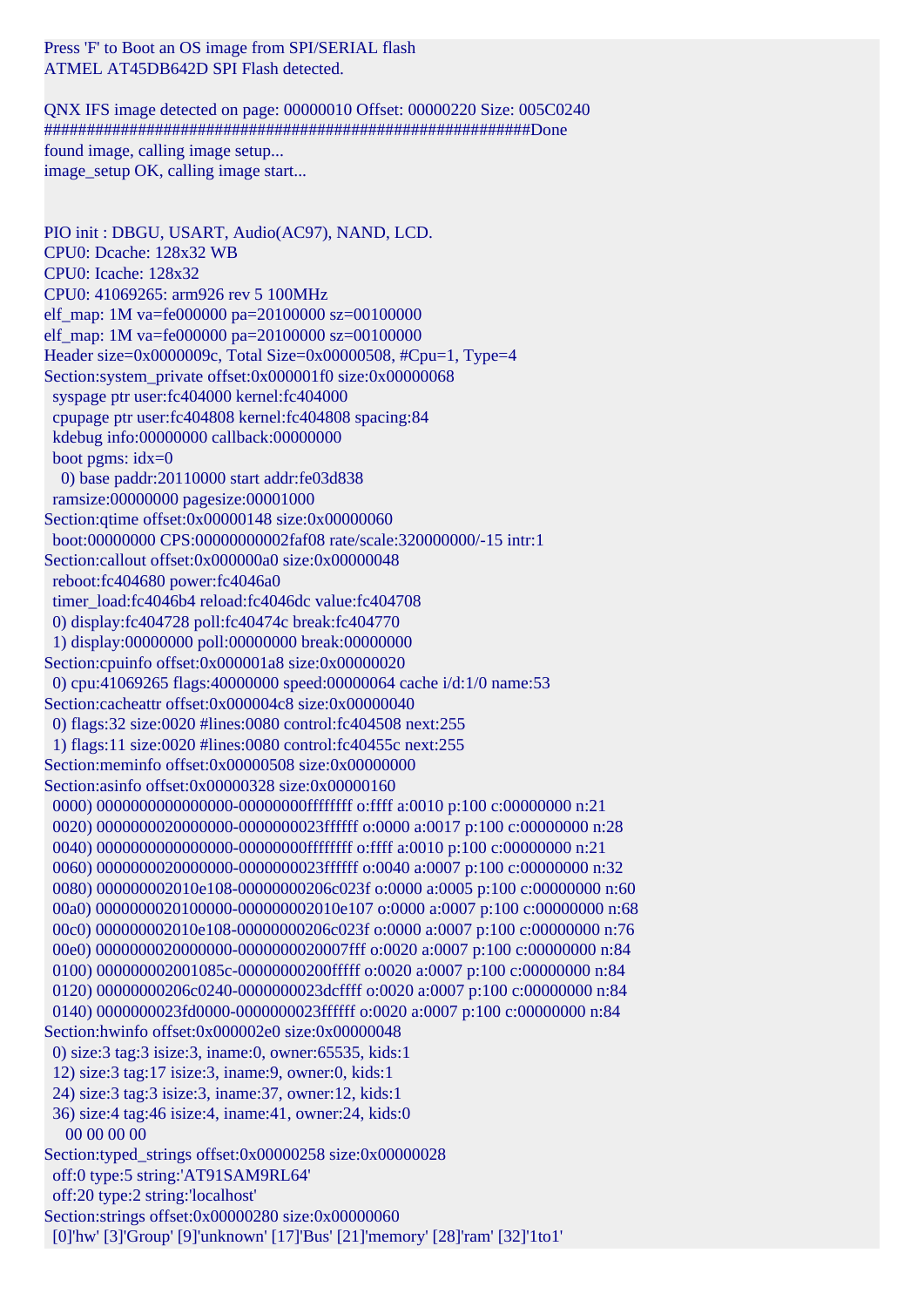[37]'rtc' [41]'NONE' [46]'Device' [53]'arm926' [60]'imagefs' [68]'startup' [76]'bootram' [84]'sysram' Section:intrinfo offset:0x00000488 size:0x00000040 0) vector\_base:00000000, #vectors:32, cascade\_vector:7fffffff cpu\_intr\_base:00000000, cpu\_intr\_stride:0, flags:0000  $id =$  flags:8000, size:002c, rtn:fc4045c8 eoi => flags:9000, size:0028, rtn:fc4045f4 mask:fc40461c, unmask:fc404640, config:00000000 Section:smp offset:0x00000508 size:0x00000000 Section:pminfo offset:0x00000508 size:0x00000000 Section:mdriver offset:0x00000508 size:0x00000000 Section:boxinfo offset:0x000001c8 size:0x00000028 hw\_flags:00000000 Section:cpu offset:0x00000128 size:0x00000020 page\_flush:fc40458c page\_flush\_deferred:fc4045c4 upte\_ro:00000aae upte\_rw:00000ffe kpte\_ro:0000000e kpte\_rw:0000055e mask\_nc:0000000c mmu\_cr1:00051078 set:0000317f clr:00000000 -> 0005317f System page at phys:20010000 user:fc404000 kern:fc404000 Starting next program at vfe03d838 cpu\_startnext: cpu0 -> fe03d838 Welcome to QNX Neutrino 6.4 on the Atmel AT91SAM9RL64 Board Starting DBGU driver... Starting Serial USART 1 driver ... Starting SPI driver... Starting Audio driver... Starting Graphics driver... Starting NAND driver... #

You can test the OS simply by executing any shell builtin command or any command residing within the OS image (e.g. ls).

#### <span id="page-4-0"></span>**Step 3B: Reprogram the IPL[.#](#page-4-0)**

In case if Board is new or IPL gets corrupted, We can reprogram IPL using SAM-BA application.

- Select the Data-Flash AT45DB/DCB tab in SAM-BA application window, . Execute the Enable Data-flash on CS0 script.
- Select the ipl-at91sam9rl64.bin file to be sent to the target, and then press Send File. It will take a few seconds up to a minute.
- Sanpshot is as follows: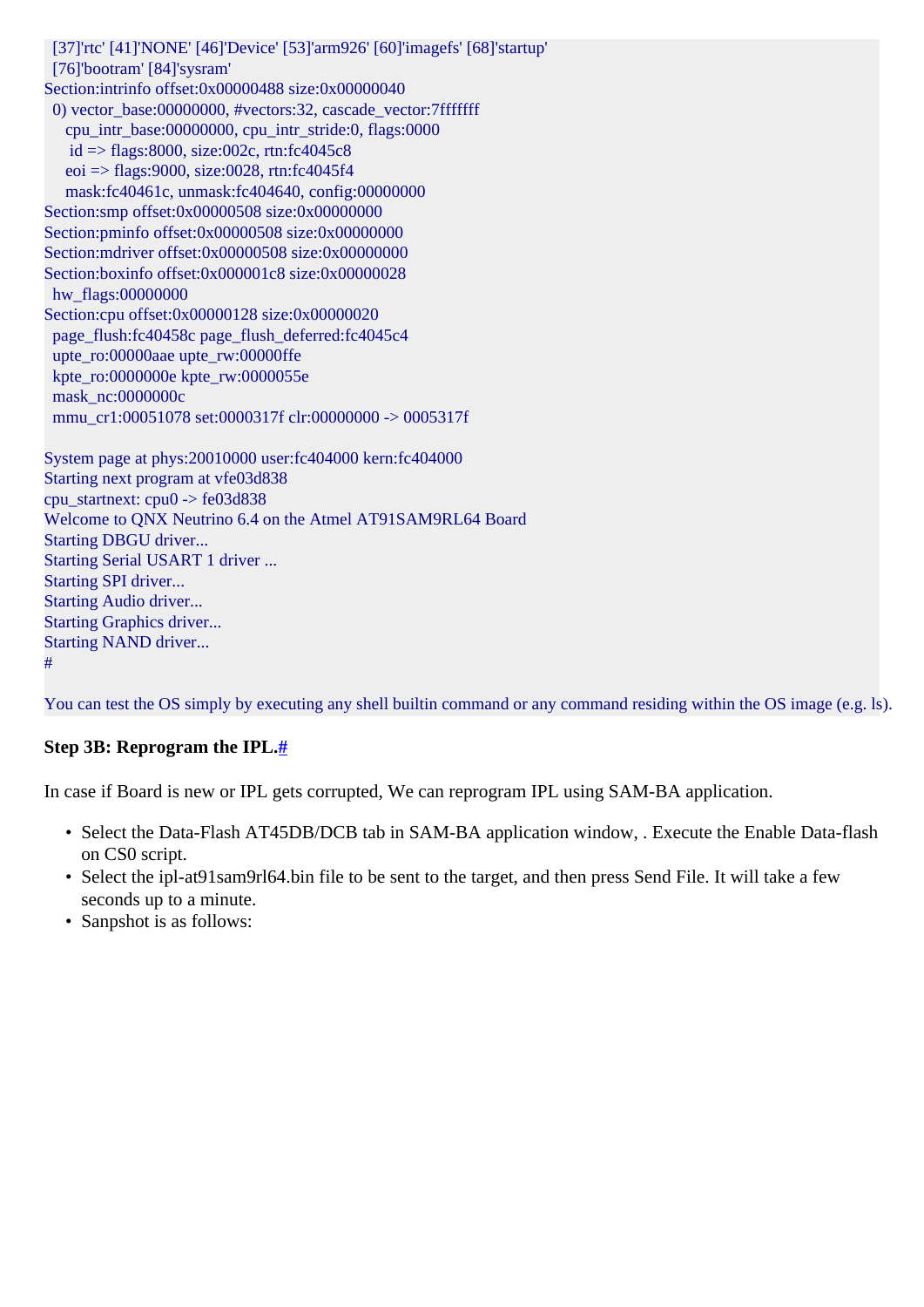| <b>EXAM-BA 2.6 - AT91SAM9RL64-EK</b>                                                                                                                 |                       |  |  |  |  |  |
|------------------------------------------------------------------------------------------------------------------------------------------------------|-----------------------|--|--|--|--|--|
| Script File<br>Link<br>File<br>Help                                                                                                                  |                       |  |  |  |  |  |
| AT91SAM9RL64 Memory Display                                                                                                                          |                       |  |  |  |  |  |
| Display format:<br>Start Address: 0x300000                                                                                                           |                       |  |  |  |  |  |
| Refresh<br>C ascii C 8-bit C 16-bit C 32-bit                                                                                                         |                       |  |  |  |  |  |
| Size in byte(s): 0x100                                                                                                                               |                       |  |  |  |  |  |
| 0x00300000<br>0xEA000005<br>OXEAF3FFFD<br>0xEA000003                                                                                                 | OXEAF3FFFB            |  |  |  |  |  |
| 0x00300010<br>OXEAF3FFFA<br>0x0000A000<br>OXEAF3FFF8                                                                                                 | OXEE113F10            |  |  |  |  |  |
| 0x00300020<br>OxE3833A01<br>OXE3AODAOE<br>OXEE013F10                                                                                                 | OxE38DD603            |  |  |  |  |  |
| 0x00300030<br>0x01020102<br>0x06040604<br>0x00080008                                                                                                 | 0x00010003            |  |  |  |  |  |
| 0x00300040<br>0xE24CB004<br>0xEB000187<br>0xE3A00000                                                                                                 | OxE89DA800            |  |  |  |  |  |
| 0x00300050<br>OXE1AOCOOD<br>OxE92DD8FO<br>0xE24CB004                                                                                                 | OxE24DD004            |  |  |  |  |  |
| 0x00300060<br>0xE1A05000<br>0xE3E03060<br>0xE54B3020                                                                                                 | 0xE24B0020            |  |  |  |  |  |
| 0x00300070<br>OxE3A01001<br>0xEB00017B<br>OXEB00018F                                                                                                 | 0xE3A06000            |  |  |  |  |  |
| 0x00300080<br>OXE3E04A33<br>OxE3A07OFF<br>OxE5047FF3                                                                                                 | OxE5143FEF            |  |  |  |  |  |
| K.                                                                                                                                                   | Ш                     |  |  |  |  |  |
| NandFlash   SDRAM   SRAM<br>Download / Upload File<br>œ<br>Send File Name : Y:/deliver/atmel-at91sam9xx/images/ipl-at91sam9rl64.bin<br>Send File     |                       |  |  |  |  |  |
| Receive File Name:                                                                                                                                   | É<br>Receive File     |  |  |  |  |  |
| Address: 0x0<br>Size (For Receive File): 0x1000<br>byte(s)                                                                                           | Compare sent file wit |  |  |  |  |  |
| Scripts                                                                                                                                              |                       |  |  |  |  |  |
| Enable Dataflash on CSO<br>$\blacktriangledown$<br>Execute                                                                                           |                       |  |  |  |  |  |
|                                                                                                                                                      |                       |  |  |  |  |  |
|                                                                                                                                                      |                       |  |  |  |  |  |
| -I- End of Init_DataFlash                                                                                                                            |                       |  |  |  |  |  |
| -I-Switch to the correct PCS of SPI0 Mode Register (Fixed Peripheral Selected)                                                                       |                       |  |  |  |  |  |
| -I- Chip Select 0 Selected<br>-I- Enable the SPI                                                                                                     |                       |  |  |  |  |  |
| -I-Wait for dataflash ready (bit7 of the status register)                                                                                            |                       |  |  |  |  |  |
| -I- DataFlash AT45DB642                                                                                                                              |                       |  |  |  |  |  |
| -I- End of Select DataFlash<br>(AT91-ISP v1.10) 5 % send_file {DataFlash AT45DB/DCB} "Y:/deliver/atmel-at91sam9xx/images/ipl-at91sam9rl64.bin" 0x0 0 |                       |  |  |  |  |  |
| -I- Send File Y:/deliver/atmel-at91sam9xx/images/ipl-at91sam9rl64.bin at address 0x0                                                                 |                       |  |  |  |  |  |
| $-I$ - File size = 16384 byte $(s)$                                                                                                                  |                       |  |  |  |  |  |
| (AT91-ISP v1.10) 5 %                                                                                                                                 |                       |  |  |  |  |  |
|                                                                                                                                                      |                       |  |  |  |  |  |

### <span id="page-5-0"></span>**Summary of driver command[s#](#page-5-0)**

The driver command lines below are specific to the Atmel AT91SAM9RL64 board. See the online docs for each driver for additional command-line options and other details.

Note: Some of the following drivers are commented out in the default buildfile. To use the drivers in the target hardware, you'll need to uncomment them in your buildfile, rebuild the image, and load the image into the board.

#### <span id="page-5-1"></span>**Startup:[#](#page-5-1)**

Command: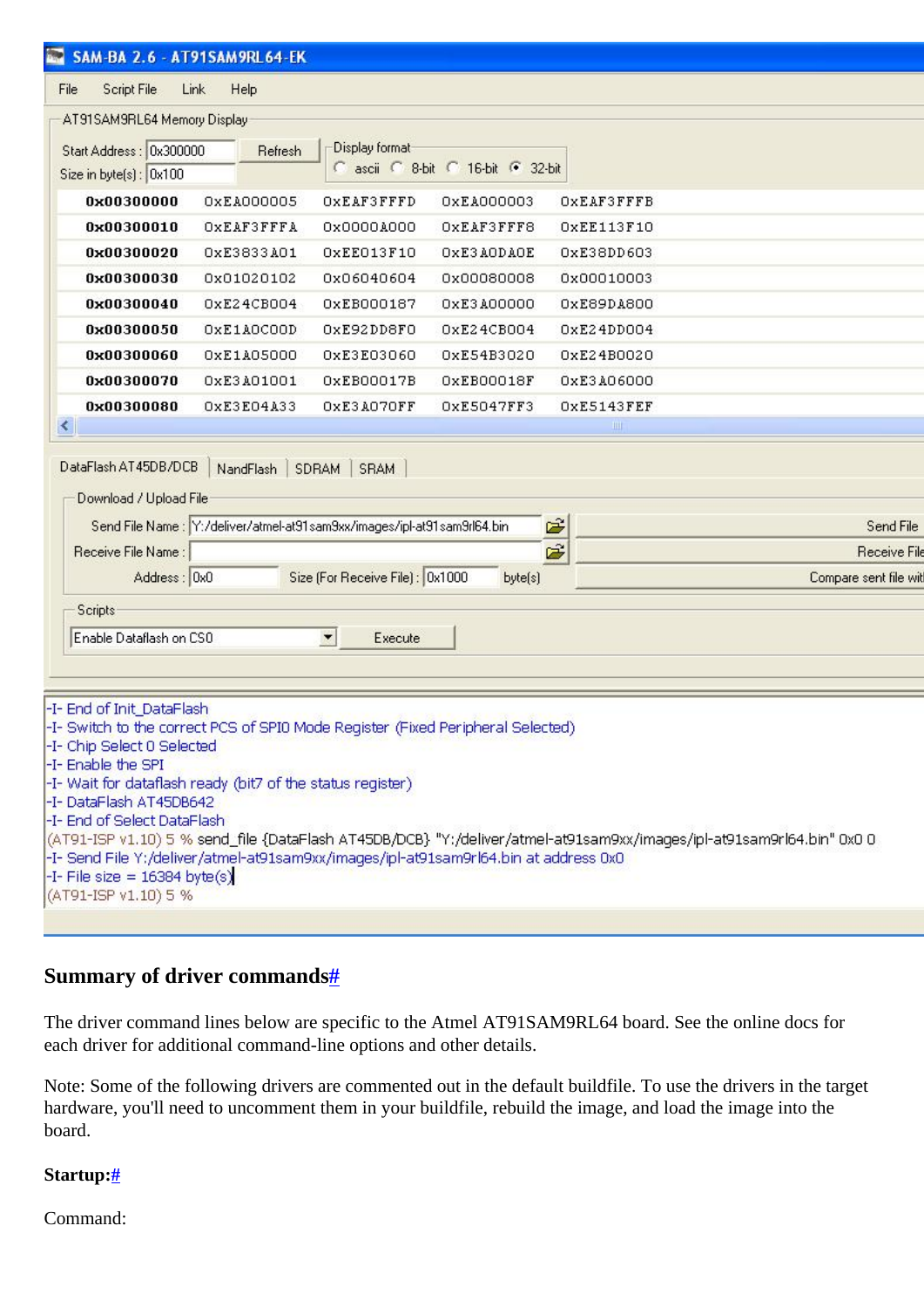```
 startup-at91sam9rl64 -r 0x23dd0000,0x200000,1 -vvvvvvv
```
## <span id="page-6-0"></span>**Serial[:#](#page-6-0)**

#### Command:

devc-serusart -F -S -u2 -b115200 -c50000000 0xfffb0000^2,6

Required binaries:

• devc-serusart

#### Command:

devc-serdebug -e -F -S -b115200 -c50000000 0xfffff200,1

Required binaries:

• devc-serdebug

#### <span id="page-6-1"></span>**SPI[:#](#page-6-1)**

#### Command:

spi-master -d at91sam9xx base=0xFFFCC000,irq=13,clock=50000000

Required binaries:

- spi-master
- spi-at91sam9xx.so

#### <span id="page-6-2"></span>**Audio:[#](#page-6-2)**

#### Command:

io-audio -d at91sam9xx\_ac97 ioport=0xfffd8000,irq=24

Required binaries:

- io-audio
- libasound.so
- deva-mixer-ac97.so
- deva-ctrl-at91sam9xx\_ac97.so

#### <span id="page-6-3"></span>**ETFS NAND flash[#](#page-6-3)**

Command:

fs-etfs-at91sam9xx -D addr=0x40000000,board\_id=at91sam92rl64-ek -m /fs/etfs

Required binaries:

- fs-etfs-at91sam9xx
- etfsctl

### <span id="page-6-4"></span>**Touchscreen:[#](#page-6-4)**

Command: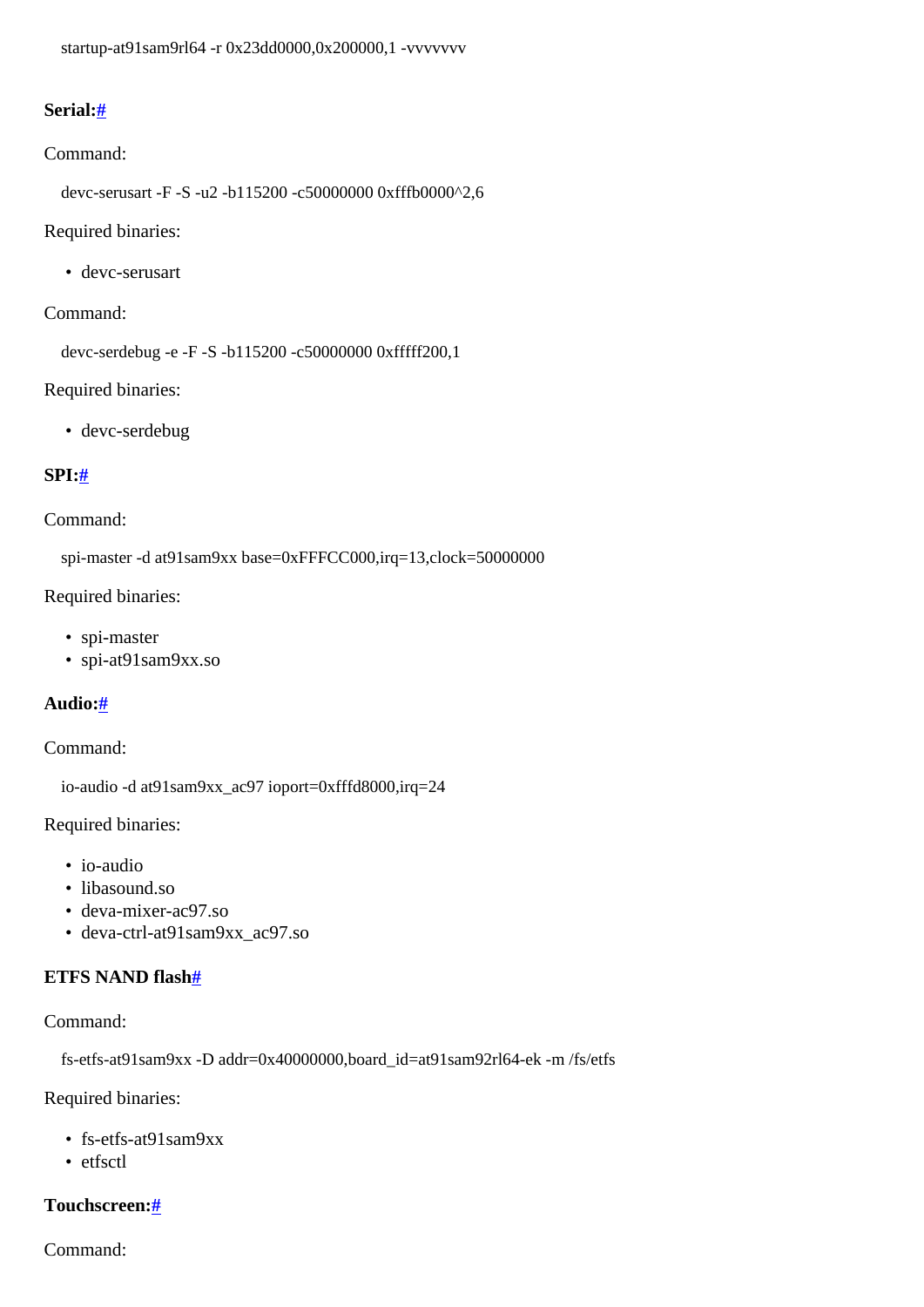devi-at91sam9xx touch

#### Required binaries:

• devi-at91sam9xx

### <span id="page-7-0"></span>**MMC SD:[#](#page-7-0)**

Command:

devb-mmcsd-at91sam9xx mmcsd ioport=0xFFFA4000,irq=10

Required binaries and libraries:

- devb-mmcsd-at91sam9xx
- libcam.so
- cam-disk.so
- io-blk.so
- fs-dos.so
- fs-qnx4.so

### <span id="page-7-1"></span>**DMA:[#](#page-7-1)**

Required library:

• libdma-at91sam9xx.so

#### <span id="page-7-2"></span>**Graphics[#](#page-7-2)**

Command:

 Photon & waitfor /dev/photon io-display -dvid=0x0,did=0x0 io-graphics pwm & pterm -x10 -y10 -h250 -w200 -t"QNX 6.4.0" -K 03 & devc-pty &

#### Required binaries:

- devg-at91sam9xx.so
- libph.so
- libAp.so
- libphexlib.so
- libphrender.so
- libffb.so
- libdisputil.so
- libimg.so.1
- ttfFFcore.so
- PHFcore.so
- FCcore.so
- libFF-T2K.so
- libblkcache.so
- libFF-T2K-fm.so
- libFF-T2K-cache.so
- phfont.so